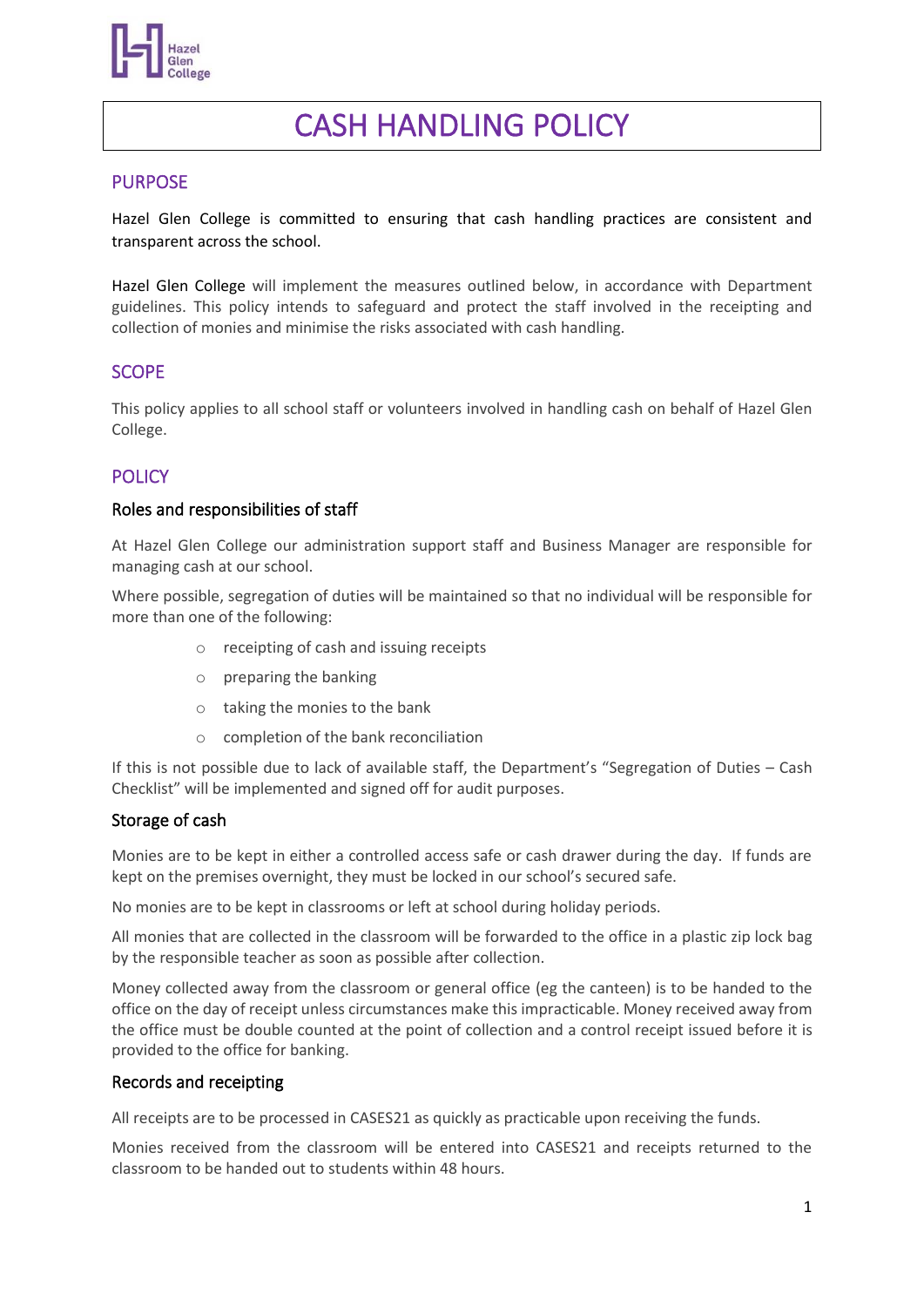Where monies are received over the counter at the office they will be entered into CASES21 and an official receipt issued immediately to the payer.

A CASES21 bank deposit slip will be printed and reconciled with total receipts for the day and with the total of cash/cheques to be banked.

Funds are to be banked daily and at different times of the day.

No receipt is to be altered. Where a mistake is made approval must be sought before reversing the incorrect receipt. Copies of the incorrect receipt should be retained with details of why it was reversed.

Prior to a receipt batch being updated a receipt can be reprinted if necessary. The word REPRINT appears on the receipt. After the batch has been updated, if a copy of the receipt is requested the Family Statement, Family Matching Transactions Report or the Family Transaction History can be printed.

#### **Cheques**

No personal cheques are to be cashed.

All cheques received by mail are to be entered in a remittance book, and all cheques, which have not already been crossed "not negotiable", should be crossed as soon as they are received.

#### Fundraising

Two parents or staff members will be designated as 'Responsible Persons' for all school fundraising events or other approved events where monies may be collected, for example, the Mother's/Father's Day stall. The forms which will be completed are Cash Handling Authorised Form Fundraising Collection.

#### Reporting concerns

Discrepancies that cannot be accounted for must be reported to the Principal.

All cases of suspected or actual theft of money, fraud, misappropriation or corruption are to be reported to the Executive Director, Audit and Risk Division by email addressed to: [fraud.control@education.vic.gov.au](mailto:fraud.control@education.vic.gov.au)

# **COMMUNICATION**

This policy will be communicated to our staff in the following ways:

- Included in staff induction processes and staff training
- Discussed at annual staff briefings/meetings

#### FURTHER INFORMATION AND RESOURCES

- **Finance Manual for Victorian Government Schools** 
	- [Section 3 Risk Management](https://www2.education.vic.gov.au/pal/risk-management-finance-manual-section-3/policy)
	- [Section 4 Internal Controls](https://www2.education.vic.gov.au/pal/internal-controls-finance-manual-section-4/policy)
	- [Section 10 Receivables Management and Cash Handling](https://www2.education.vic.gov.au/pal/receivables-management-and-cash-handling-finance-manual-section-10/policy)

# **FVALUATION**

This policy will be reviewed annually by School Council to confirm/enhance internal control procedures.

Proposed amendments to this policy will be discussed with Administration Staff, Leadership Team, Finance subcommittee, School Council.